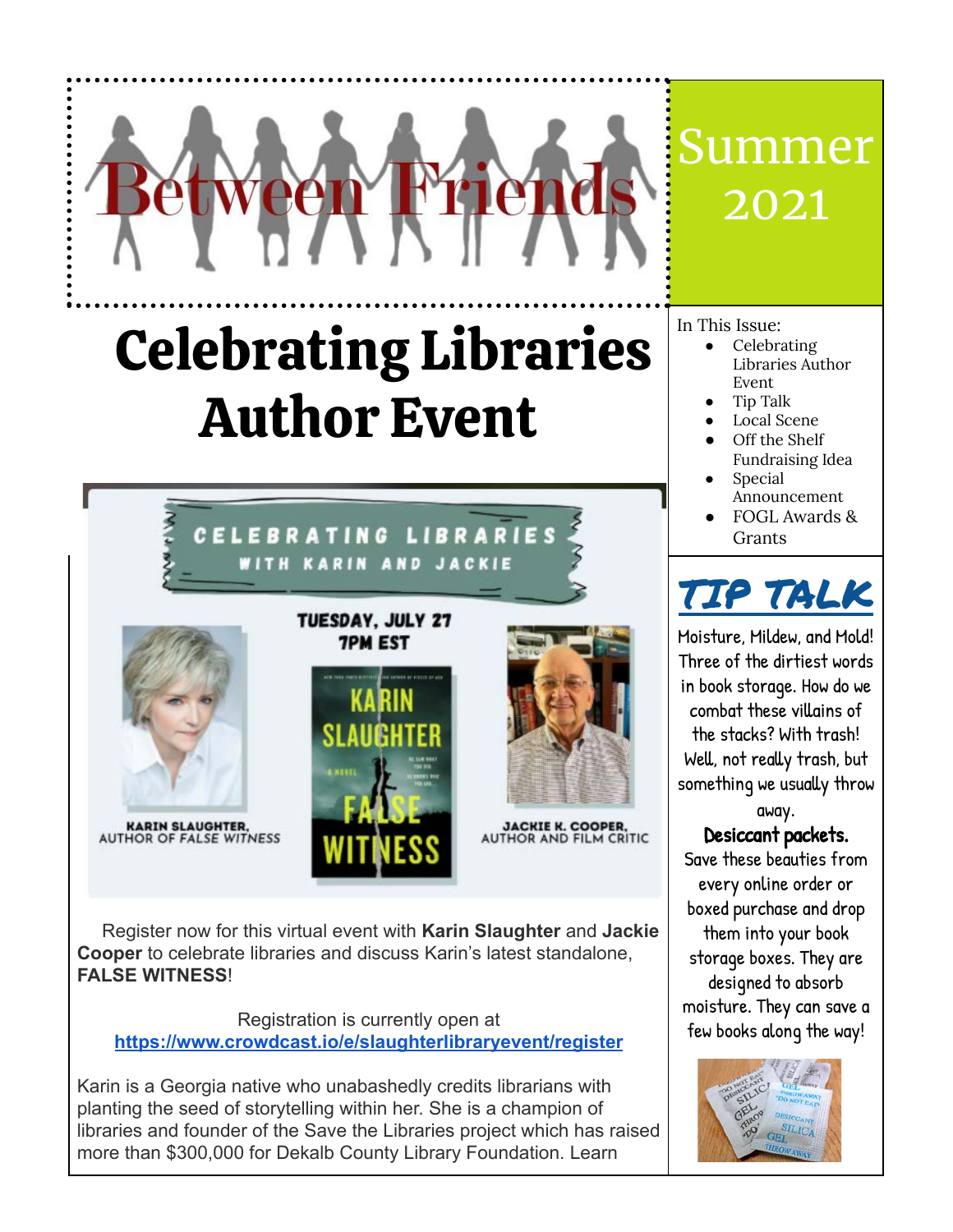#### more about her at **karinslaughter.com**

Jackie is a Southern gentleman born and bred. He is the author of several books, an entertainment critic, and founding member of the Southeastern Film Critics Association. Learn more about him at **jackiekcooper.com**

> **"I do not read a book; I hold a conversation with the author." -Elbert Hubbard, 1911**



#### **● Friends of the Fayette County Public**

**Library -** The first weekend in June FFCPL held their big books sale for the first time since January 2020. Normally a 2-day this time they extended it to 3 days. More than 10,000 books were available to shop as well as new FFCPL t-shirts, audiobooks, CDs, DVDs, vintage 45 rpm records, puzzles, and board games. A silent auction was included in the sale event for the first time. Members and the general public could bid on various signed, inscribed, and first edition books, commemorative stamps, and original watercolor paintings by local artists. The sale was such a grand success that the next sale is set for mid-September!



**Above: FFCPL volunteers prepare for the first sale in more than a year.**

**Friends of the Bowman Library -** In our Spring issue we announced the creation of some new Friends groups. For one of those groups, it's now official! Friends of Bowman Library, Inc. is now officially incorporated and up and running! Three Cheers to this new Friends group!

**Friends of the Peachtree City Library -** Coming out of the Covid Cave, Friends of the Peachtree City Library finally is allowed to accept book donations after over a year of not receiving any. We have no storage for book donations so that always limits us on how many books we have for sale. Our sale shelves have gotten very empty so our goal is to get them filled up again for inside the library sales and perhaps have a pop-up sale outside highlighting particular genres.

FOGL FOCUS CHALLENGE 2021

Be the voice your library deserves. Take "advocacy" off the bad word list and speak up!



Leigh Collier has worked hard to build what looks like a normal life. She's an up-and-coming defense attorney at a prestigious law firm in Atlanta, would do anything for her sixteen-year-old daughter Maddy, and is managing to successfully coparent through a pandemic after an amicable separation from her husband Walter.

#### **HIDES A DEVASTATING PAST...**

But Leigh's ordinary life masks a childhood no one should have to endure … a childhood tarnished by secrets, broken by betrayal, and ultimately destroyed by a brutal act of violence.

#### **BUT NOW THE PAST IS CATCHING UP…**

On a Sunday night at her daughter's school play, she gets a call from one of the firm's partners who wants Leigh to come on board to defend a wealthy man accused of multiple counts of rape. Though wary of the case, it becomes apparent she doesn't have much choice if she wants to keep her job. They're scheduled to go to trial in one week. When she meets the accused face-to-face, she realizes that it's no coincidence that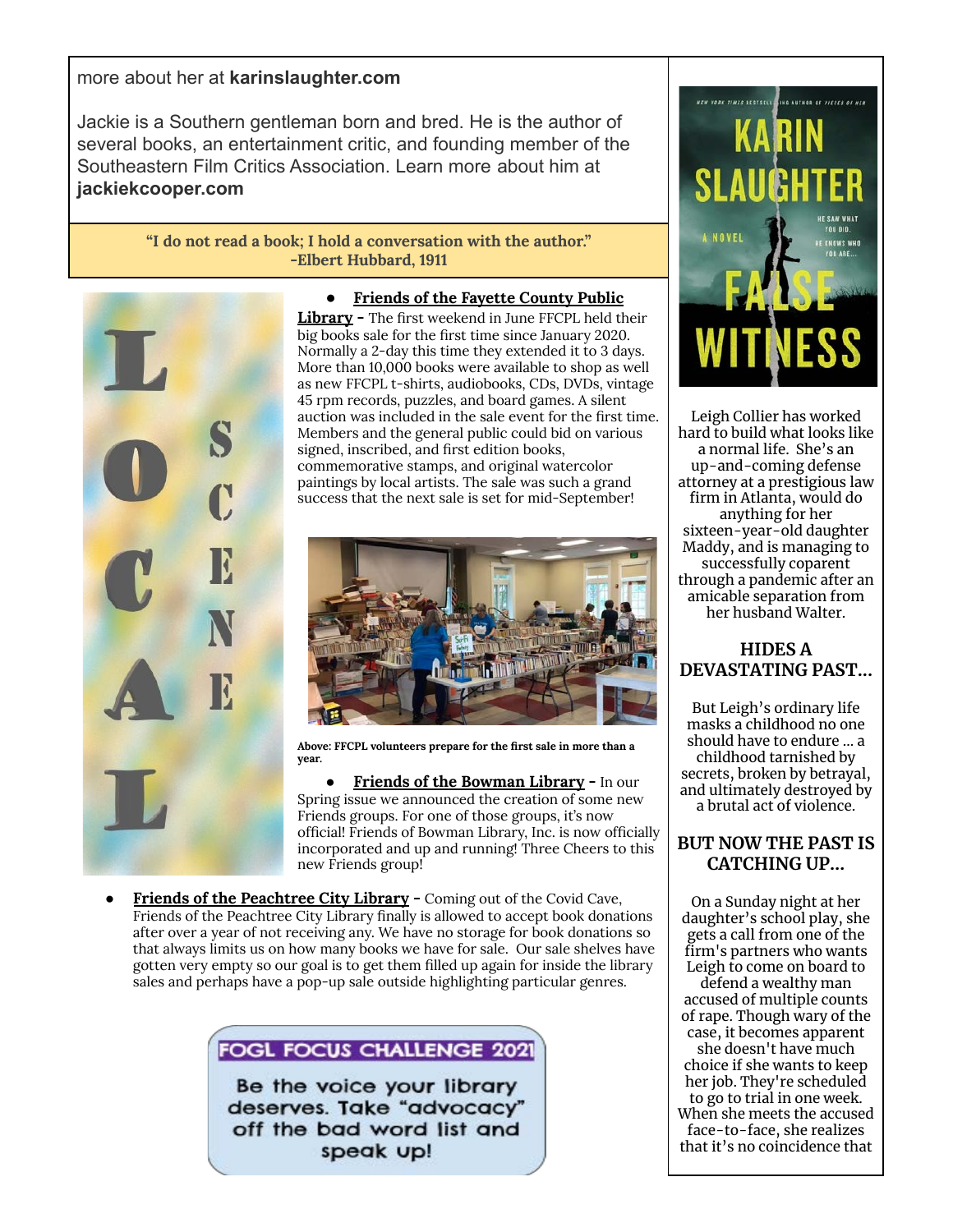### **Off The Shelf Fundraising Idea**

#### Do you shop on Amazon.com? I did until I learned about **Amazon Smile!**

Amazon has a branch called the Amazon Foundation that welcomes 501 (c) 3 organization to register with them and receive quarterly donations based on customer purchases. Any Amazon user can choose to purchase through **[smile.amazon.com](https://smile.amazon.com/)** and designate the charity they wish to receive the donation.

Any officer of the organization can complete the registration as long as they have the necessary information including the EIN number. To learn more about the process and register your Friends group here: [https://org.amazon.com](https://org.amazon.com/ref=smi_se_spd_org_org)

**Once you've registered be sure to share your eligibility with your membership so each of their purchases doubles as a donation.**

> amazonsmile You shop. Amazon gives.

he's specifically asked for her to represent him. She knows him. And he knows her. More to the point, he may know what happened over twenty years ago, and why Leigh has spent two decades avoiding her past.

#### **AND TIME IS RUNNING OUT.**

Suddenly she has a lot more to lose than this case. The only person who can help is her younger, estranged sister Callie—the last person Leigh would ever want to drag into this after all they've been through. But with the life-shattering truth in danger of being revealed, she has no choice..

**Available for purchase July 20, 2021!**

"I appreciate the serendipity of the stacks, looking for one book, but on occasion finding another, better one, which I did not even know existed." -David Halberstam, 1997



Both Above: The National Library of the Czech Republic in Prague is listed as a UNESCO Memory of the World and among the Top 100 Libraries of the World.